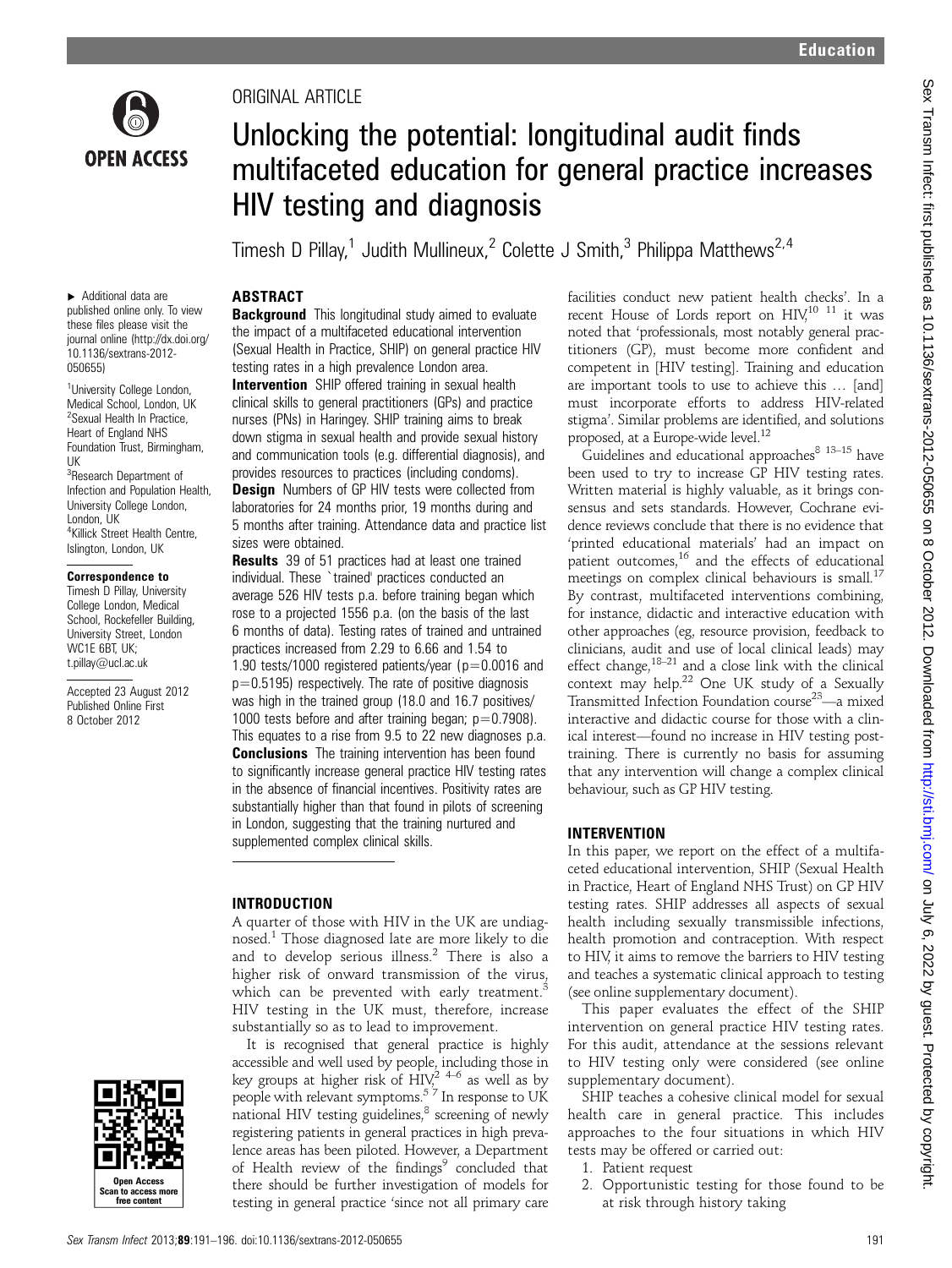- 3. Diagnostic testing for selected patients with relevant symptoms
- 4. Screening (eg, those referred for abortion or, in high prevalence areas, seeking contraception).

To provide HIV tests, GPs and practice nurses (PNs) need good clinical knowledge, effective communication skills and also risk assessment and sexual history-taking skills. To apply these, confidence and motivation is needed. There are multiple perceived and actual barriers to all forms of HIV testing in general practice.<sup>12</sup> <sup>15</sup> Overcoming these is vital to improving testing rates.<sup>15 24</sup>

Kirkpatrick outlined a hierarchy for the evaluation of clinical learning in response to educational interventions,25–<sup>28</sup> number 1 being the least valuable:

- 1. Participation: numbers and types of participants
- 2. Reaction of participants
- 3. Learning: knowledge, skills, attitudes, confidence, commitment
- 4. Changes in practice and behaviour
- 5. Outcomes for patients
- 6. Return on expectations—what degree of change would indicate success? What is the cost-benefit analysis?

This hierarchy offers a stark reminder that the responses of participants, while they may help improve and develop training, are in fact a weak test of effectiveness.

In an earlier publication,<sup>29</sup> SHIP demonstrated the value of its training by the use of Kirkpatrick's outcomes 1 through 3. In Haringey, general practice laboratory HIV testing rates were selected as an outcome measure because they are:

- ▸ clinically significant, with potential to reduce undiagnosed HIV (if positivity rates are high)
- ▸ not 'self-reported' by practices
- ▸ easily measured
- an indication of reduction in stigma associated with HIV testing and improved communication in consultations.

An increase in GP HIV testing rates might, therefore, fulfil Kirkpatrick's Levels 4 and 5.

Birmingham SHIP was commissioned by Haringey Primary Care Trust (PCT), North London, to support their Sexual Health Strategy (see online supplementary document). The 51 medical practices within Haringey are in four collaboratives (approximately geographical groups). Haringey PCT has a population of around 270 000 registered for healthcare, and has the 12th highest prevalence of HIV nationally (6.8/1000 adults aged  $15-59$  in 2009).<sup>30</sup> Incentives to attend training included access to free condoms and pregnancy testing kits and locum costs. No incentives were offered for HIV testing.

SHIP training in Haringey included five rounds of four afternoon sessions. These were run in March and June of 2010 and January, June, September and October 2011 (see online supplementary document).

## METHODOLOGY

The total registered population in Haringey was 271 697 in April 2011. A PCT list of Haringey practices and clinical staff and their numbers of registered patients (list size) was obtained.

Haringey GP HIV tests are sent to one of three laboratories: North Middlesex, Whittington or Homerton hospitals. Monthly, numbers of tests by practice were requested from laboratory managers for 24 months retrospectively, then prospectively through 19 months of training, and 5 months posttraining, totalling 48 months of data. Equivocal results were deleted on the assumption they were repeated. Laboratories were asked to identify repeat positives (ie, with identical patient ID) which were removed.

Relevant training for GPs consisted of two afternoon sessions, the first addressing clinical and communication skills relevant to sexual health, and the second focusing on HIV. PNs attended three afternoon sessions so that sexual health promotion skills could also be taught (see online supplementary document). Training attendance data was collected from sign-in sheets at the training sessions, and time of departure of early leavers noted. For the sake of comparison, practices were defined as either 'untrained' practices (those practices with no clinical staff to complete all relevant sessions, even if some had attended one session) or 'trained' (any practice with at least one health professional who had attended all relevant sessions). Three practices merged during the follow-up period, and their data was merged and treated as one practice throughout. One practice of <1000 patients closed during the study. It was excluded from analysis.

A linear regression analysis was performed to investigate whether the monthly number of Haringey HIV tests increased over time. An interaction term was fitted to investigate whether the change in the number of tests performed was significantly different once SHIP training was introduced. Next, the rate of HIV testing was calculated by dividing the total number of tests performed in a month by the list size of the practice. These rates were then rescaled to give the rate of testing per 1000 patients per month. The rate of testing at each practice in the period before SHIP was stratified by whether practices went on to become 'trained' practices or not. The rates of HIV testing for the latest 6 months of data were then calculated, and compared with the preintervention rates using Wilcoxon and Mann–Whitney tests, as the rates were not normally distributed. The proportion of all HIV tests that were positive before and after the intervention was calculated and compared using a  $\chi^2$  test. Finally, Poisson regression was used to investigate the impact of SHIP training on the rate of testing taking into account the month that the practice trained. A term was fitted to investigate the average change in the practice rate of testing once they had attended SHIP. Generalised Estimating Equations were included to account for the fact that each practice contributed data in more than 1 month. March 2010 data was a transitional month because relevant skills for HIV testing were taught on the 4th but no one had completed training until the 25th. This month was removed from all statistical data analysis except from the graph of monthly tests, the formal test for interaction, and the Poisson distribution analysis. The statistical package used was SAS V.9.3 (SAS Institute Inc, Cary, North Carolina, USA).

At no point was patient-identifiable information collected, and there was no randomisation.

## RESULTS

Table 1 summarises attendance by staff over five rounds of training. Of a total of 150 participants, three participants left a training session early, but were classed as full attendance. By the end of five rounds of training, 19 of the 39 trained practices had multiple attenders. Table 2 compares trained with untrained practices by population coverage.

Results of the linear regression model suggest that, during the 24-month pretraining period, the number of HIV tests performed in Haringey was slowly increasing at a non-significant rate, with an extra 0.1 tests performed per month (95% CI −0.3, +0.6; p=0.59). When considering the time period after the introduction of SHIP, the number of tests performed increased at an estimated extra 3.5 tests per month (95% CI +2.7, +4.4; p<0.0001). A formal test for interaction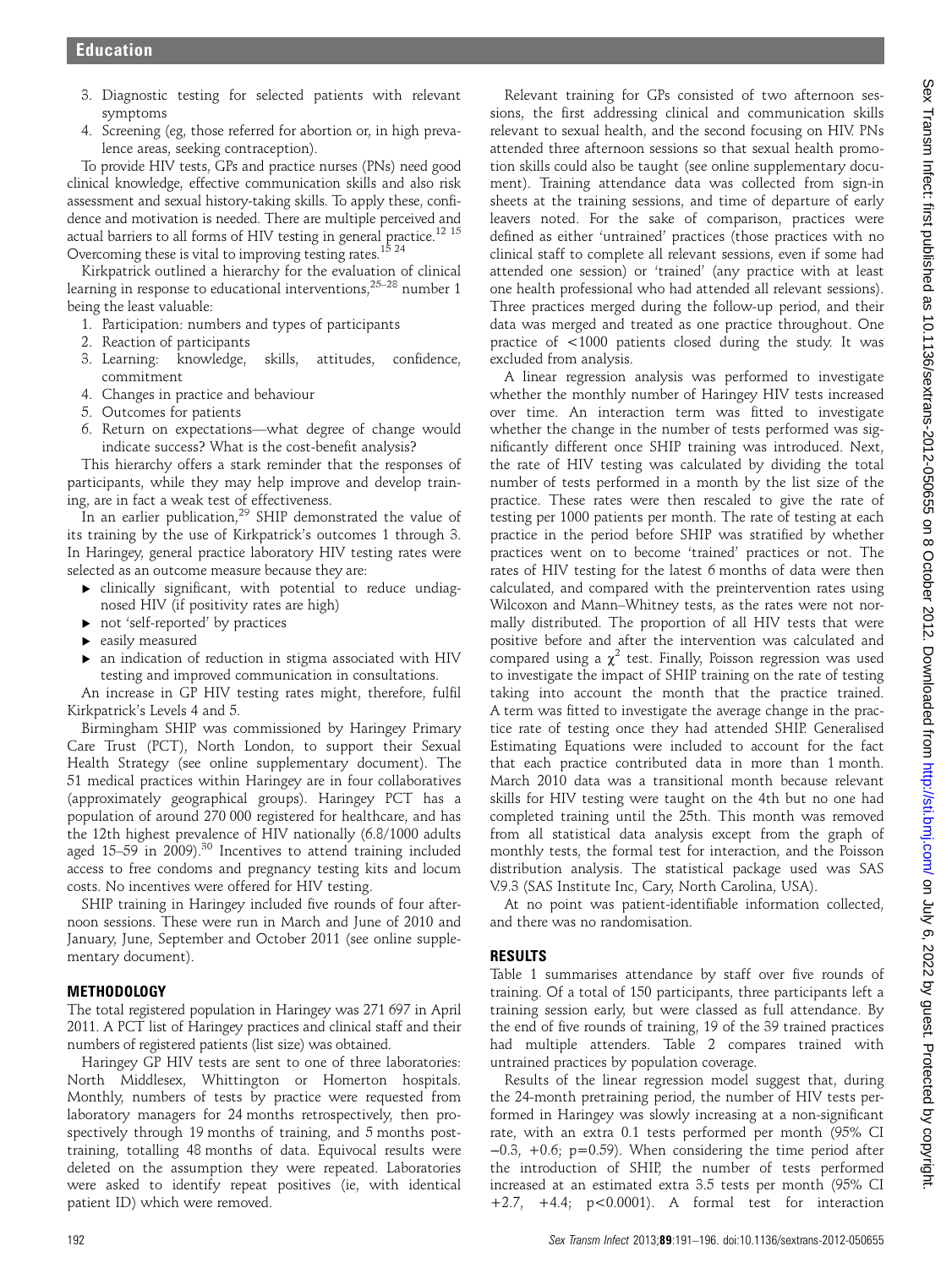| <b>Table 1</b> Number and percentage of doctors trained, nurses trained |
|-------------------------------------------------------------------------|
| and practices 'trained'*                                                |

| <b>Training round date</b>                                          | <b>March</b><br>2010 | June<br>2010 | January<br>2011 | June<br>2011 | Sept-Oct<br>2011 |
|---------------------------------------------------------------------|----------------------|--------------|-----------------|--------------|------------------|
| Doctors trained of 190<br>(Cumulative %)                            | 14 (7.4)             | 11 (13)      | 10(18)          | 9(23)        | 8 (27)           |
| Nurses trained of 126<br>(Cumulative %)                             | 6(4.8)               | 6(9.5)       | 11 (18)         | 4 (21)       | 1 (22)           |
| Cumulative number of<br>practices 'trained'<br>of 51 (Cumulative %) | 15 (29)              | 21(41)       | 30(59)          | 37 (73)      | 39 (76)          |

\*At least one member of staff having completed training.

considering the entire follow-up period demonstrated that introduction of SHIP was associated with a significant increase in the number of HIV tests performed in Haringey PCT  $(p=0.0004)$ . It can also be observed from figure 1 that testing appears to increase after each training round, apart from round 1. The number of tests conducted dipped in December 2010 and December 2011 (figure 1), probably due to a reduction in non-urgent clinical activity around Christmas.

Table 3 shows that the rate of testing among trained practices increased between the 24 months prior to SHIP and the last 6 months, a statistically significant change (Wilcoxon test p=0.0016). By contrast, there was no evidence of an increase in HIV testing rates in the untrained group ( $p=0.5195$ ). The total testing rate for Haringey PCT also significantly increased  $(p=0.0014)$ . Prior to SHIP, there was a significant difference in testing rates between the untrained and trained practices (Mann–Whitney U test p=0.0137).

A Poisson distribution analysis, taking into account the staggered nature of the intervention and using all 48 months of data, showed that there was a significant effect of completion of training on the rate of tests performed. A 14% increase in the number of tests performed is observed every 6 months after training started (rate ratio=1.14; 95% CI 1.07 to 1.22;  $p=0.0002$ ).

Table 4 illustrates the wide range in diagnosed HIV prevalence within Haringey, with northeast and southeast collaboratives serving extremely high prevalence areas. Estimates of undiagnosed HIV in London were thought to add another 26% to these figures in 2009.30

The number of positive HIV tests in trained practices increased from 19 over the 2 years before training to 39 in the 2 years since training began. There is no evidence of a difference between the rate of HIV positive tests over time  $\chi^2$  test statistic 0.07, p=0.7908), though numbers are small (table 5).

#### **DISCUSSION**

The SHIP intervention produced a substantial effect. With the training of 27% of doctors and 22% of nurses in Haringey, SHIP was associated with an increase in HIV testing rates  $(p=0.0004)$ and a high rate of positives (16.7/1000). Furthermore, a large

Table 2 Comparing trained practices and untrained practices by population coverage—using April 2011 list size data

|                          | <b>Trained practices</b> | <b>Untrained practices</b> |
|--------------------------|--------------------------|----------------------------|
| Number                   | 39                       | 12                         |
| Total population covered | 195761                   | 37968                      |
| Mean practice list size  | 5020                     | 3164                       |





**Figure 1** Training rounds (vertical bars aligned with the start of each training round) and monthly number of HIV tests conducted by Haringey practices (March 2008 to February 2012 plotted at the end of their corresponding month). Data for graph is available in online document 'figure 1 data'.

proportion of all Haringey practices (20/51) serving 59% of Haringey's registered population, increased their testing rates by more than 50%. The biggest increases in testing rates (350%) were seen in the northeast collaborative, the larger of the two most deprived areas of Haringey, and with the highest prevalence of HIV with only 11 of 15 having had a member of staff trained.

These findings support the conclusion that SHIP, as an educational intervention, led to changes in clinical practice and behaviour (Level 4 Kirkpatrick's Hierarchy). Furthermore, because additional HIV-infected patients appear to have been diagnosed as a result of the SHIP intervention, improved outcomes for patients have been demonstrated (Level 5). It is unusual for clinical educational interventions to achieve this level. It is not possible, however, to state whether any of these HIV diagnoses were achieved early (which would be of greatest benefit to the individual and the population). In addition, only a controlled study, including economic evaluation, could fulfil Kirkpatrick's Level 6—a cost-benefit analysis. The prevalence of HIV in the area would affect any such analysis, although SHIP training may be of value in lower prevalence areas because late diagnosis of HIV is more common,  $31$  and training may benefit other aspects of sexual health.

This longitudinal clinical audit has a number of strengths. The study involved the collation of data over an extended period of time and was able to reveal trends for 2 years before and after training. The selected outcome measure (numbers of general practice HIV tests) is meaningful to patient outcomes. The intervention increased general clinical HIV testing in general practice without financial incentive to test (only to train). Indeed, it is possible that the provision of payment per test, outside a

| Table 3 |  | Testing rate of trained and untrained practices |  |  |
|---------|--|-------------------------------------------------|--|--|
|---------|--|-------------------------------------------------|--|--|

|                                            | <b>Trained</b><br>(39 practices)<br><b>Tests/1000</b><br>pts/year | <b>Untrained</b><br>(12 practices) | Total<br>(51 practices)<br>Tests/1000<br>pts/year |  |
|--------------------------------------------|-------------------------------------------------------------------|------------------------------------|---------------------------------------------------|--|
|                                            |                                                                   | Tests/1000<br>pts/year             |                                                   |  |
| March 2008-February 2010<br>(24 months)    | 2.29                                                              | 1.54                               | 2.18                                              |  |
| September 2011-February 2012<br>(6 months) | 6.66                                                              | 1.90                               | 5.99                                              |  |
| Increase (%)                               | $+191$                                                            | $+23.4$                            | $+175$                                            |  |

Based on first four rounds of training before training and in the 6-month period after the first four rounds of training were complete.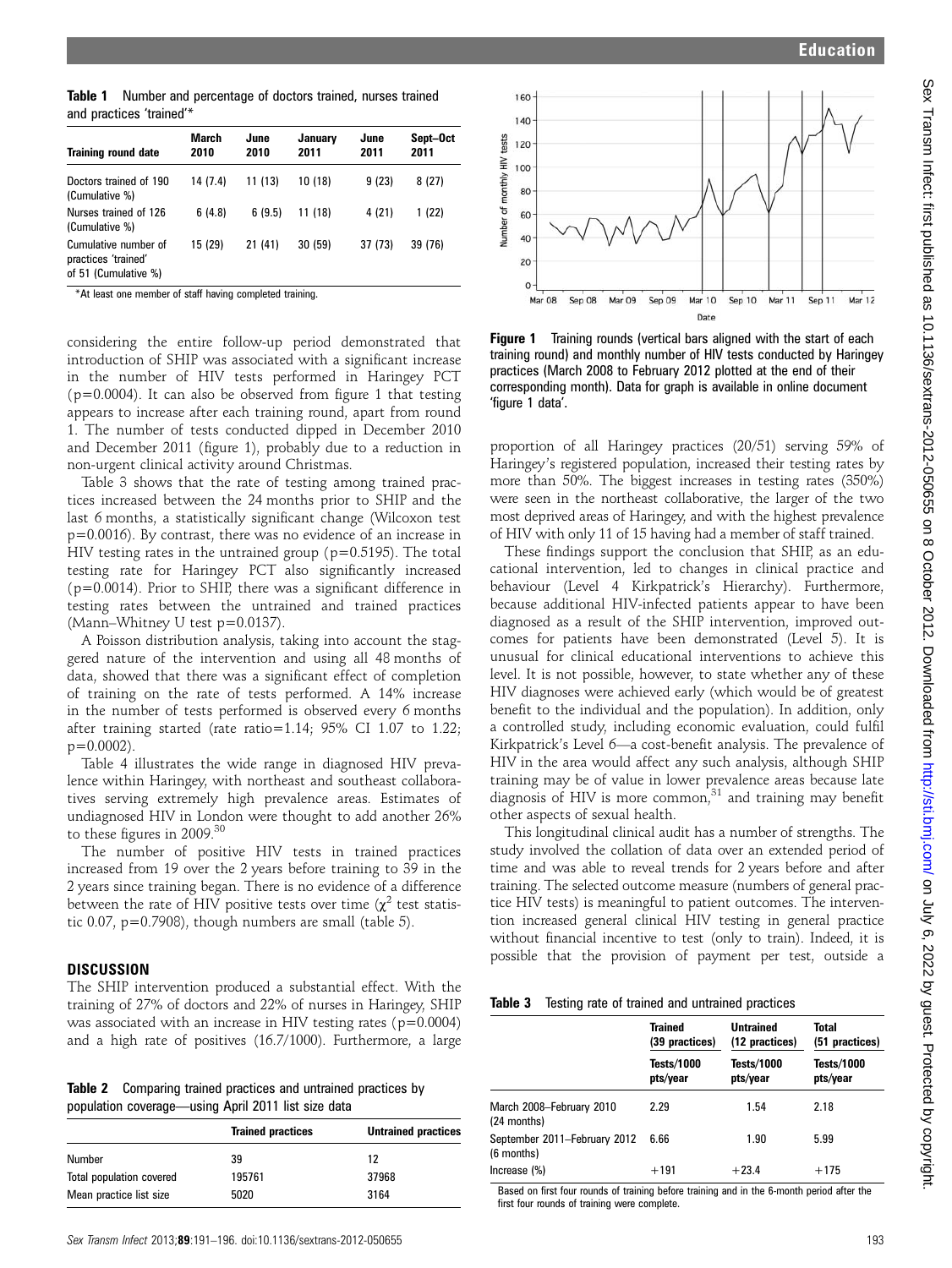| Table 4 Participation in and response to Sexual Health in Practice training by Haringey collaborative (geographical area) and approximate local |  |  |  |  |
|-------------------------------------------------------------------------------------------------------------------------------------------------|--|--|--|--|
| diagnosed HIV prevalence                                                                                                                        |  |  |  |  |

|                                                                                            | West    | Central  | <b>Northeast</b> | <b>Southeast</b> | <b>Haringey Total</b>             |
|--------------------------------------------------------------------------------------------|---------|----------|------------------|------------------|-----------------------------------|
| Total number of practices                                                                  | 14      | 12       | 15               | 10               | 51                                |
| Approximate diagnosed HIV prevalence (per 1000 adults aged 15–59)*                         | $0 - 4$ | $4 - 10$ | $6 - 20$         | $4 - 20$         | 6.8 (Actual, not approximate (30) |
| Total population served (to nearest 100)                                                   | 86600   | 60500    | 78800            | 45900            | 271700                            |
| Number of trained practices (minimum one trained nurse or doctor)                          | 11      | 10       | 11               |                  | 39                                |
| Percentage population served by trained practices                                          | 86      | 92       | 86               | 78               | 86                                |
| Number of high performing trained practicest                                               | 5       | 5        |                  | 3                | 20                                |
| Percentage population served by high performing trained practices                          | 63      | 55       | 66               | 46               | 59                                |
| Number of high performing practices with additional trained staff                          | 4       | 2        | 6                |                  | 13                                |
| Number of trained but lower performing practices (of which non-responders‡)                | 6(4)    | 5(4)     | 4(2)             | 4(2)             | 19 (12)                           |
| Percentage affected population (served by non-responders) (%)                              | 23 (14) | 37(16)   | 19(5)            | 32 (12)          | 27(11)                            |
| Number of low performing (of which non-responding) practices with additional trained staff | 2(1)    | 1(1)     | 3(1)             | 0(0)             | 6(3)                              |
| Total collaborative testing rate (/1000 registered patients/p.a. before training)          | 2.44    | 1.27     | 2.31             | 2.68             | 2.18                              |
| Total collaborative testing rate (/1000 registered patients/p.a. in last 6 months)         | 5.08    | 2.51     | 10.5             | 4.49             | 5.99                              |
| % increase                                                                                 | 108     | 98       | 355              | 68               | 175                               |

Testing rates were calculated by taking mean numbers of registered patients in the month of April in each relevant year.

\*Collaborative diagnosed HIV prevalence data was estimated from Middle Superior Output Area HIV prevalence map.<sup>30</sup>

†High performers defined as practices that have increased their testing by over 50%.

‡Non-responding practices are those with no change, or a decrease, in their testing.

screening programme, does not actually help practitioners overcome some of the substantial barriers to testing.

There are several limitations to this study. The effect of the training intervention was assessed by longitudinal clinical audit rather than a randomised control trial (RCT). However, this was the best method available within the timescales and funding of this commissioned intervention. Furthermore, there are advantages to measuring the impact of an educational intervention in the real-life primary care environment, potentially not measurable with a tightly controlled RCT. The 'first-come-first-served' system of enrolment for SHIP training attracted staff from practices with a slightly higher baseline testing rate, meaning untrained practices were not necessarily comparable and could not, therefore, act as a control group. The number of tests per month conducted in Haringey demonstrated a small increase just before training began. This might be explained by SHIP advertising and correspondence from December 2009, as has been shown in the past with educational material sent by post.<sup>32</sup> The broader trend does not appear to be explained by other interventions. While, for example, UK National Guidelines for HIV Testing<sup>8</sup> have been introduced, neither this nor any other local or national intervention we could find coincided with the introduction of SHIP in Haringey. The intervention was spread over a 19-month period, making 'before-after' comparison difficult.

Table 5 Total number of tests and total number of positives in Haringey PCT over the period of study

|                                                                                              | Trained (39 practices)  |                        |                          |  |  |  |
|----------------------------------------------------------------------------------------------|-------------------------|------------------------|--------------------------|--|--|--|
|                                                                                              | Numher of<br>tests done | Number of<br>positives | Positives/<br>1000 tests |  |  |  |
| March 2008-February 2010<br>24 months pre-training (annual<br>average number)                | 1056 (528 p.a.)         | 19 $(9.5 p.a.)$        | 18.0                     |  |  |  |
| March 2010-February 2012<br>24 months after training began<br>(annual average number)        | 2333 (1167 p.a.)        | 39(19.5 p.a.)          | 16.7                     |  |  |  |
| September 2011-February 2012<br>Latest 6 months of data (projected<br>annual average number) | 778 (1556 p.a.)         | 11 (22 p.a.)           | 14.1                     |  |  |  |

Recruitment to SHIP training varied, and the last course in the period of study showed a dip in attendance, although the most recent training (run after the end of the study period of this paper) showed a return to the usual numbers of attendees.

The 6 months' data used in some subanalyses as the 'after' period may not be representative of a year's testing data, and is likely to underestimate yearly testing rates due to the observed annual fall in HIV testing in December. In addition, while individual GP and PN attendance data was collected, only wholepractice HIV testing data was available. This means that the effect of training may have been diluted in the practice setting, particularly in the larger practices if only one person had completed training. Finally, some practices had not yet sent a clinical member of staff to be trained, and some did, but showed no response to training (some of these performing no HIV tests). This study is not able to elucidate why this was the case.

Unlike other interventions,<sup>23</sup> SHIP aims to attract GPs and PNs whether or not they have an interest in sexual health. The evidence of benefit presented here echoes the conclusions of Cochrane reviews on educational interventions, and suggests that a systematic tackling of health professionals' perceived barriers to testing with the support of peer-educators, are important factors.

It is likely that further gains will be made in HIV testing, if SHIP training continues, although the rate of increase may slow if the most motivated staff have trained first. Thus, 65% of the 20 higher-performing trained practices and 32% of 19 lower-performing trained practices had multiple attenders at training, suggesting that having more than one trained individual in a practice reinforces change.

The cumulative increases in testing over time suggest that the impact of each round of training is sustained. Individual practice HIV testing rates may also be responsive when a new diagnosis of HIV is made in the practice, reinforcing the value of changed clinical practice. Several new positives were found in the northeast collaborative, and this may be one factor in the dramatic increases in testing rates seen in this very high prevalence area. Numbers of new HIV positives are not high enough to enable closer examination of this issue. Qualitative work could give insights into this.

Rates of positives were substantially above levels achieved with screening trials.<sup>9</sup> However, while duplicate positives were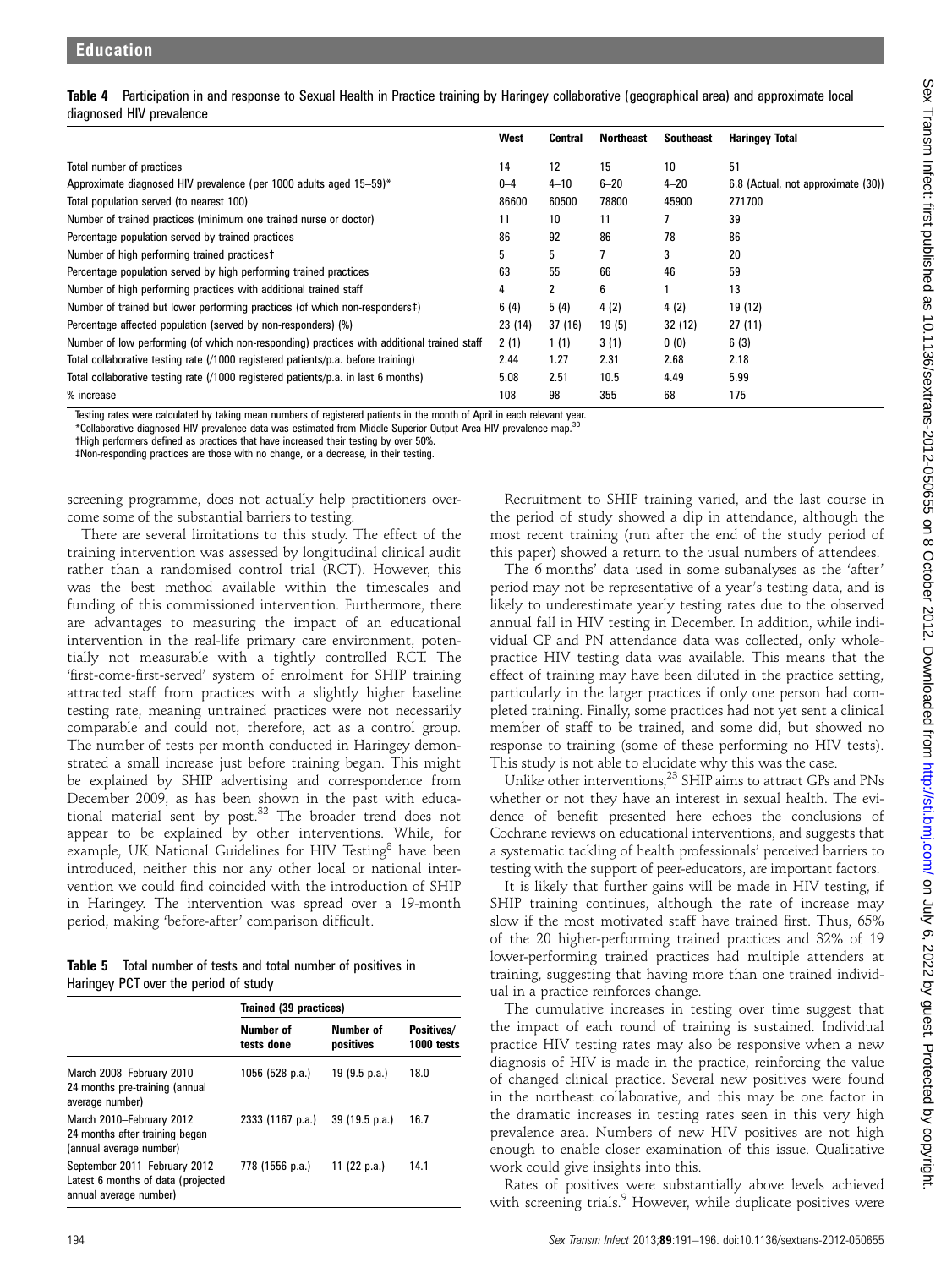removed from our dataset by the laboratories, it is possible that some 'new' diagnoses of HIV counted here were in fact in patients who already knew they were HIV positive. This cannot be explored here due to the simple study design, but we think it unlikely to account for many—or indeed any—of the cases. However, if some patients used new opportunities for HIV testing to help them 'disclose' their HIV status to their GP, this is likely to be a good thing for their future clinical care. The high rates of positivity, and high increases in testing rates in the highest prevalence area, may reflect the nature of the intervention, which aims to teach a range of clinical skills to help clinicians select patients who will be offered a HIV test. These skills include employing strategies for the clinical management of those with relevant symptoms and the use of risk assessment for opportunistic offers of testing.

The findings from this study have implications for policy makers. Commissioning of SHIP training for local practices seems likely to support the implementation of increased HIV testing and diagnosis in the primary care setting. Evidence given here suggests that SHIP training also changes clinical practice most in the areas with the highest need. Considering a recent statement from the House of Lords that the removal of stigma around HIV will be a slow process over a number of years,<sup>10</sup> our findings suggest a faster route, at least towards its reduction.

The SHIP measure of HIV testing rates (the number of tests per annum per 1000 registered patients) provides a simple shorthand rate that practice staff can calculate for themselves, and forms a useful basis for discussion and education. Such rates are outside the remit of existing antenatal, new patient or other screening programmes. On the basis of the individual Haringey practices testing at the highest rate, a guide figure for high prevalence areas might be over 30 tests/1000 patients per annum. This proposed benchmark takes no account of population age distribution, or local HIV prevalence. It is simply a guide figure to stimulate reflection for practitioners considering what might be appropriate for their own practice, given its own individual circumstances. It is not intended as a measure of quality of care.

Further investigation into this educational intervention is indicated, perhaps using a step-wedged randomised—or randomised controlled—trial. Areas for further study include a comprehensive cost-effectiveness analysis of SHIP training (encompassing other sexual health outcomes of SHIP); qualitative research to better understand clinicians' response to training (including non-response); and whether the training can have an impact on early diagnosis of HIV infection.

#### Key messages

- ▸ Sexual Health in Practice is a multifaceted training programme for general practices implemented in a high prevalence area of North London
- It was associated with a substantial increase in the number of HIV tests done over a 19-month period of five training rounds (formal test for interaction:  $p=0.0004$ ).
- ▸ Numbers of positives identified by general practice rose from an average 9.5 per annum before training to a projected 22 per annum (on the basis of the last 6 months' data).
- The highest increases in HIV testing were seen in the locality with the highest prevalence of HIV.

Acknowledgements Thanks to Vicky Hobart and Michele Guimarin for initially commissioning SHIP in Haringey, and Susan Otiti for her continuing support. Special thanks to Christopher Buckingham from Whittington Hospital lab; ZareenaAsif, Josephine Silles and Julie Prendergast at North Middlesex Hospital lab; and John Gooch at Homerton Hospital laboratory for all their help with HIV testing data collection. Thanks too to all the SHIP trainers in Haringey, and all GP and PN training participants. Thanks to the Haringey Learning and Development Team, and the St Ann's Sexual Health team including Helen Munro. Thanks also to Ruth Hutt and Allon Gould for their helpful comments.

**Contributors** TDP coordinated the writing of the paper; JM contributed information regarding the intervention; CJS managed the statistical analysis; PM provided guidance regarding the broad aims of the paper. All authors wrote parts of the final document.

Funding SHIP training in Haringey was funded by Haringey PCT. SHIP Birmingham funded data collection for this evaluation and funded training of the Haringey peer-educators. The researchers for this article are independent from Haringey PCT. No additional funding was received.

#### Competing interests None.

**Ethics approval** The local ethics committee criteria classified this study as a combination of clinical audit and service evaluation, and therefore, formal approval was not required.

Provenance and peer review Not commissioned; externally peer reviewed.

**Data sharing statement** All authors had full access to relevant data and can ensure its validity and the accuracy of data analysis. Consent for use of data was not given, but the data is anonymised (so that detailed practice data cannot be obtained), and so, the risk of practice identification is very low, and there is no risk of patient identification. The data is available on request from the corresponding author, contact t.pillay@ucl.ac.uk. Due to the identifying nature of practice list sizes, only testing rates (not absolute numbers) are available.

**Open Access** This is an Open Access article distributed in accordance with the Creative Commons Attribution Non Commercial (CC BY-NC 3.0) license, which permits others to distribute, remix, adapt, build upon this work non-commercially, and license their derivative works on different terms, provided the original work is properly cited and the use is non-commercial. See: http://creativecommons.org/licenses/by-nc/3.0/

#### **REFERENCES**

- **Health Protection Agency.** HIV in the United Kingdom: 2011 report. London: Health Protection Services, Colindale, 2011, November 2011.
- 2. May M, Gompels M, Delpech V, et al. Impact of late diagnosis and treatment on life expectancy in people with HIV-1: UK Collaborative HIV Cohort (UK CHIC) Study. BMJ 2011;343:d6016.
- 3. **Cohen MS,** Chen YQ, McCauley M, et al. Prevention of HIV-1 infection with early antiretroviral therapy. N Engl J Med 2011;365:493-505.
- Jeal N, Salisbury C. Self-reported experiences of health services among female street-based prostitutes: a cross-sectional survey. Br J Gen Pract 2004;54:515-19.
- Burns FM, Johnson AM, Nazroo J, et al. Missed opportunities for earlier HIV diagnosis within primary and secondary healthcare settings in the UK. AIDS 2008;22:115–22.
- 6. National AIDS Trust. Primary HIV Infection: knowledge amongst gap men. London: National AIDS Trust, 2011, July 2011.
- 7. **Sudarshi D,** Pao D, Murphy G, et al. Missed opportunities for diagnosing primary HIV infection. Sex Transm Infect 2008;84:14-6.
- 8. British HIV Association. UK national guidelines for HIV testing 2008. London: British HIV Association, 2008, September 2008.
- 9. **Health Protection Agency.** Time to test for HIV—expanding HIV testing in healthcare and community services in England: Health Protection Agency. 2011, September 2011.
- 10. Select Committee on HIV and AIDS in the United Kingdom. No vaccine, no cure: HIV and AIDS in the United Kingdom. London: House of Lords, 2011, July 2011.
- 11. Department of Health. Government response to the House of Lords Report of Session 2010–2012: No vaccine, no cure: HIV and AIDS in the United Kingdom: Department of Health. 2011, October 2011.
- 12. European Centre for Disease Prevention and Control. HIV Testing: Increasing uptake and effectiveness in the European Union ECDC. 2010.
- 13. National Institute for Health and Clinical Excellence. Increasing the uptake of HIV testing among men who have sex with men. 2011(PH 33).
- 14. National Institute for Health and Clinical Excellence. Increasing the uptake of testing among black Africans in England. 2011(PH 34).
- 15. Richards JE, Pattman RS. Does the sexually transmitted infections foundation course deliver and change practice? Feedback from delegates 2002–2006. Int J STD AIDS 2008;19:810-13.
- 16. Farmer AP, Legare F, Turcot L, et al. Printed educational materials: effects on professional practice and health care outcomes. Cochrane Database Syst Rev 2008(3):CD004398.